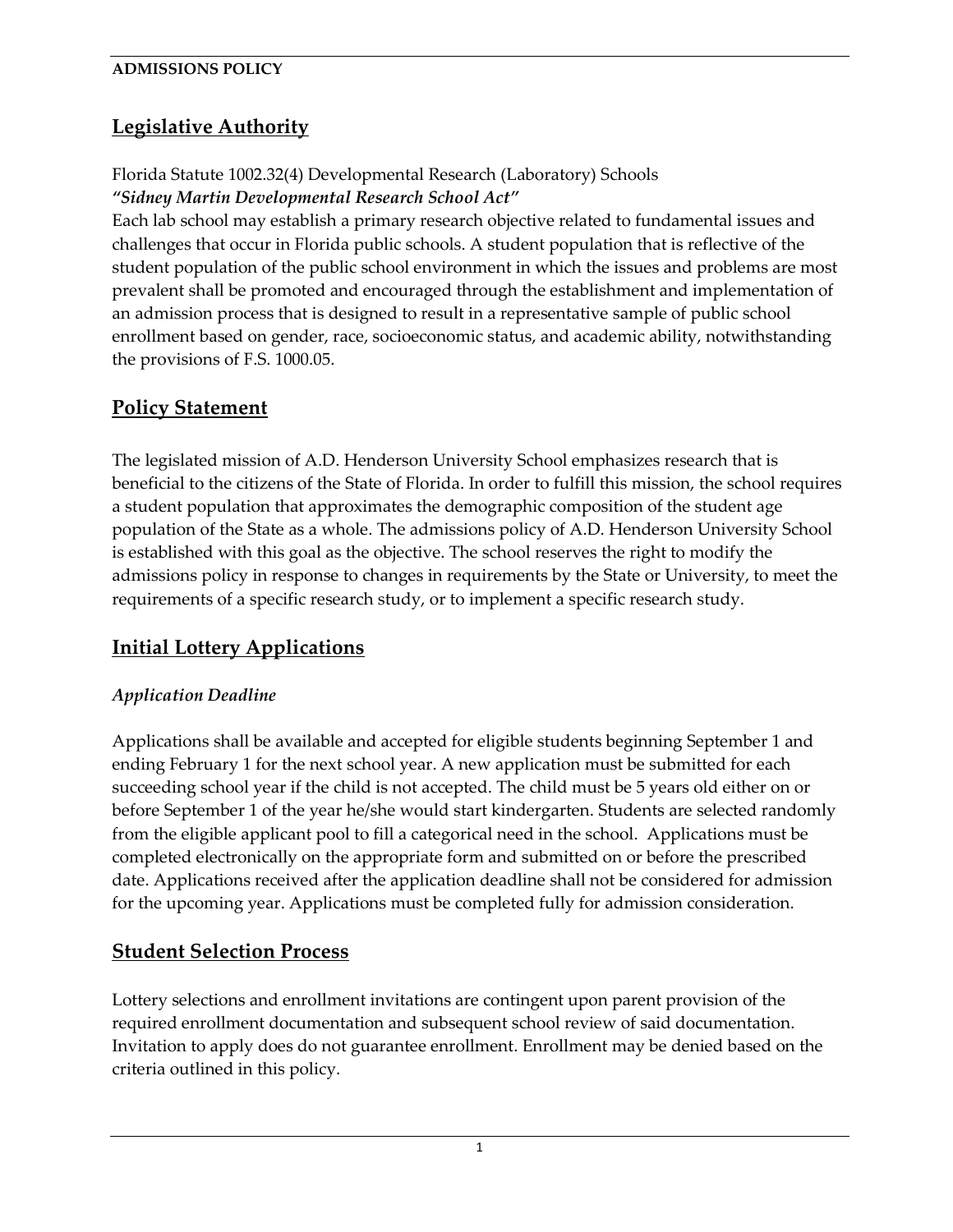### *Random Selection*

Applicants satisfactorily evaluated as meeting the criteria stated in Applicant Requirements are eligible to be selected for admission*.* Subject to the priority category set forth below, students are randomly selected to most closely represent the public school student population of the State of Florida. Failing a successful search of the applicant pool for the coming school year, the Office of PK-12 Schools and Educational Programs is authorized to select from the pool of applicants in order to meet the necessary criteria for admissions.

## *Priority Selection*

Priority in the selection of students will be given as stated below. Qualifying in more than one priority category does not give an applicant any greater priority. **Priority status does not guarantee selection or admission.**

- **1. Faculty & Staff Children** Children of full-time faculty and staff at A.D. Henderson University School will be admitted on a first priority basis, for the length of the parent's fulltime employment at A.D. Henderson University School.
- **2. Siblings** A sibling in the applicant pool is defined as a natural, adopted, or foster brother, sister, half-brother, half-sister, stepbrother, or stepsister living in the same household as a student who is currently attending A.D. Henderson University School/FAU High School and will continue to attend the school during the next school year. The child will have priority within his or her categories of admission criteria *(refer to Admission Criteria on page 3)*.
- **3. FAU Full-time Faculty** IRS qualified dependent children of actively employed, full-time FAU faculty. The child will have priority within his or her categories of admission criteria.
- **4. Active Military Duty Personnel** Dependent children of active duty military personnel currently are serving in any branch of the U.S. Armed Forces (Army, Navy, Marine Corps, Air Force, and Coast Guard). The child will have priority within his or her categories of admission criteria.
- **5. Alumni** Children of A.D. Henderson University School Alumni will be admitted on a priority basis, provided an opening exists within the appropriate category. The child will have priority within his or her categories of admission criteria.

#### *Administrative Placement*

The Office of PK-12 Schools and Educational Programs may admit a student under special circumstances.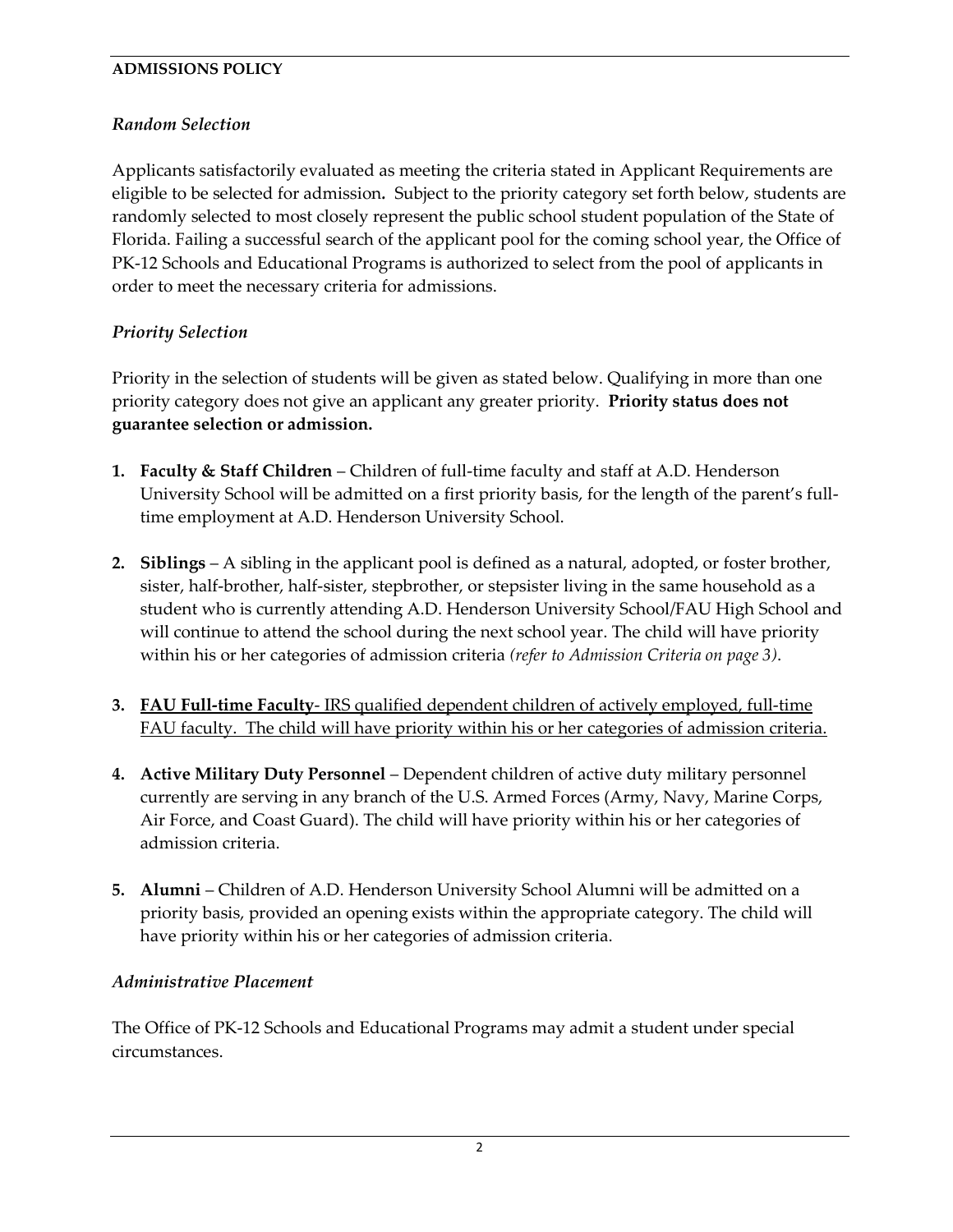### *Invitation for Admission*

Upon selection, the parent/guardian is contacted by electronic mail. The parent/guardian will have five (5) business days from the date of the electronic mail to accept the invitation and an additional five (5) business days to submit the required documents. Prompt completion of this packet is required for enrollment consideration, but does not guarantee acceptance into A.D. Henderson University School. Upon completion and review of all required documentation, you will be notified of your enrollment status.

#### *Students Not Selected for Admissions*

Students not selected for admission shall continue to be considered through the current school year as openings may occur, unless the school is notified in writing by the parents or guardians to withdraw the application. Once a student's name is removed from the applicant pool or not selected for the current year, a parent must initiate a new application for the child to be considered for admission for the next school year.

## **Applicant Requirements**

#### *Discipline Status*

Applicants are required to include the student's school discipline report from their most recent and/or current school. Students under suspension at their current school must finish the terms of their suspension before being considered for enrollment in A. D. Henderson University School. Students under expulsion from another school are not eligible to enroll at A.D. Henderson University School.

#### *Assessment Results*

Parents/guardians are responsible for providing test results to the school as part of the initial Admissions Application and subsequent Annual Application Updates before selection and enrollment can occur.

#### *Truth in Application*

A student's application for admissions to A.D. Henderson University School may be denied or any subsequent enrollment may be terminated or revoked if the application provided incomplete, inaccurate, or false information or if any information was withheld.

## **Admissions Criteria**

A.D. Henderson University School strives to maintain a student population based on the Florida Department of Education's demographic characteristics of Florida's school age children.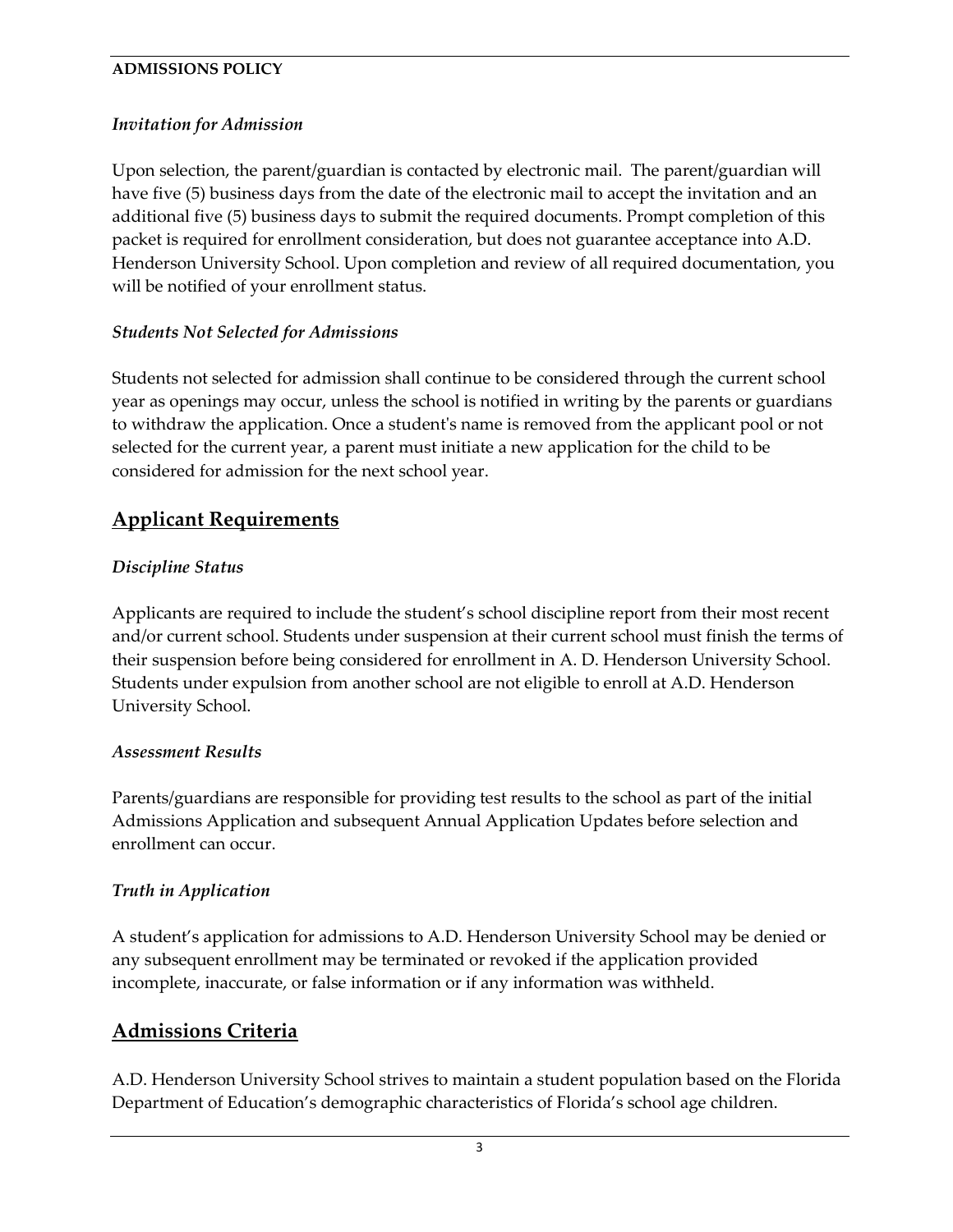Categorical percentages are established each October prior to a school year for the following four admission criteria provided in F.S. 1002.32: Gender, race/ethnic origin, socioeconomic status, and level of academic achievement.

*Gender* – The percent of students desired in each school division, elementary and secondary, is 50% male and 50% female.

*Racial/Ethnic Category* – This distribution is based on Florida's school age population as determined by the Florida Department of Education and may be adjusted annually. Students may identify in more than one racial category. The current categories are:

| Black/African-American         | White        |
|--------------------------------|--------------|
| American Indian/Alaskan Native | Multi-Racial |
| Asian/Pacific Islander         | Hispanic     |

*Socioeconomic Status* – The desired percentage of students to be admitted in each of four income categories, based on the distribution of family income in the s tate of Florida, is developed from the most recent census information and may be adjusted annually. Family income is the adjusted gross income amount reported on the family's most recent Internal Revenue Service form 1040.

*Level of Academic Achievement* – This distribution of achievement testing stanines is based on Florida's school age population as determined by the State of Florida Department of Education and may be adjusted annually.

## **Admissions Conditions**

#### *Research*

A.D. Henderson University School through the College of Education at Florida Atlantic University is a professional development and research school. Parents accepting an invitation for admission to A.D. Henderson University School are aware that their child/children will participate in research projects.

## *Full Time Enrollment School*

All students enrolled will be full-time students on the A.D. Henderson University School campus and will be subject to the guidelines for promotion outlined in the Pupil Progression Plan.

## *Rules & Policies*

Parents and students are to adhere to all school rules, regulations, and policies and applicable University rules, regulations and policies. These include, but are not limited to, Admissions Policies, Pupil Progression Plan, and Student Code of Conduct.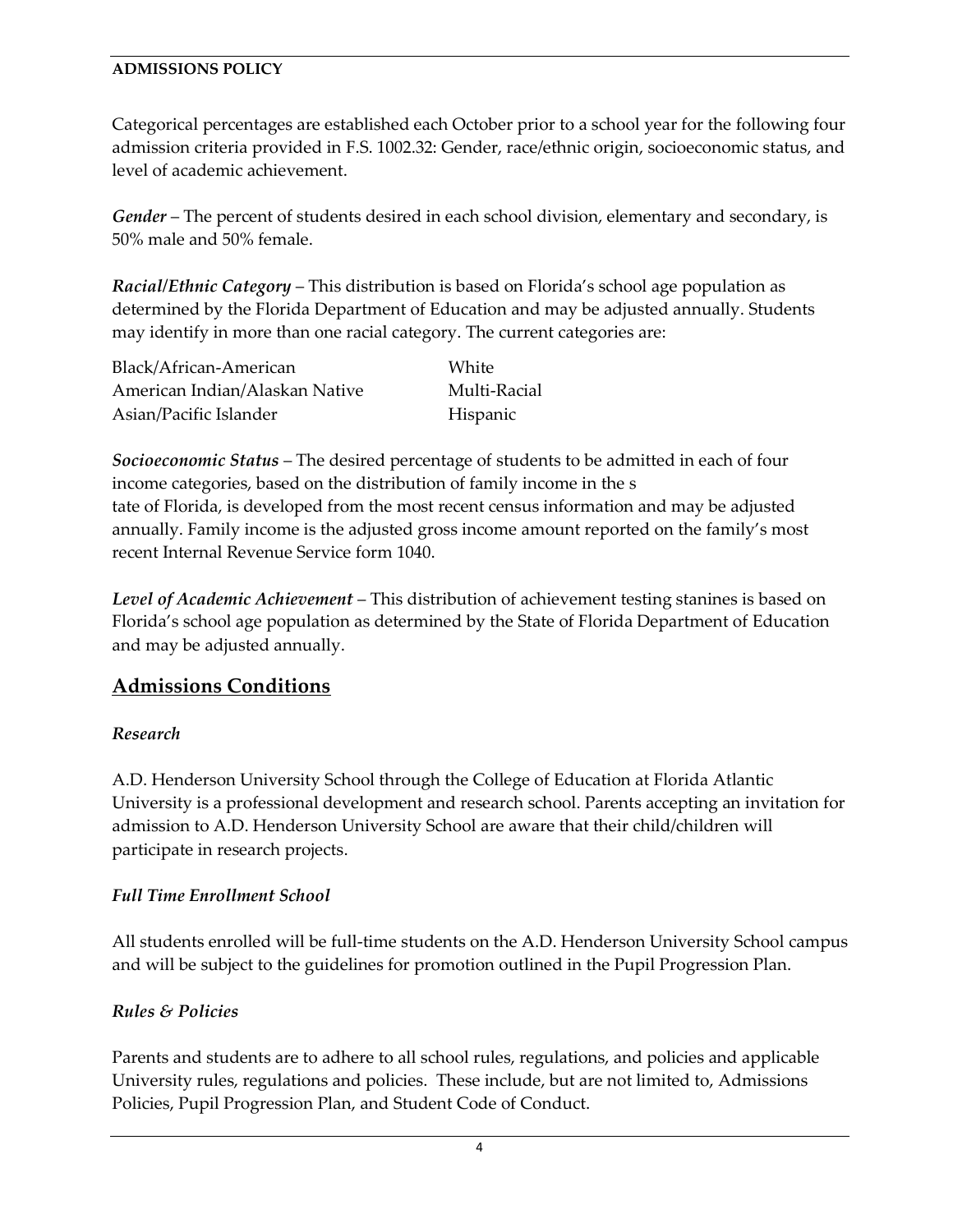### *Fees*

The parents/guardians are responsible for paying activity fees, and providing all registration information according to established deadlines. Failure to comply will result in the cancellation of the student(s) admission and enrollment.

### *Enrollment Age*

In accordance with F.S. 1003.21(1)(a), only those students who are 5 years of age by September 1 of the year in which they seek enrollment will be eligible for enrollment into kindergarten. Students entering first grade who are 6 years of age by September 1 of the year in which they seek enrollment and have successfully completed kindergarten will be eligible for enrollment into 1st grade.

### *Health & Immunizations*

All enrolled students must have on file proof of age, a physical exam, and a current immunization form. Proof of age can be documented with a birth certificate, a passport or certificate of entry into the United States. The physical examination must have been completed within one year prior to the entry into a Florida school and preferably on a Department of Health (DH) form 3040. The immunizations must be on DH form 680 or 681 and document the immunizations required by DOE for the student's current grade.

#### *Exceptional Student Education (ESE) services*

A.D. Henderson University School offers exceptional student educational services and accommodations in an inclusive setting. We have a carefully designed multi-tiered system of instructional support. Supplemental instruction is designed to support student success in the general education curriculum. Parents must disclose their child's Individual Education Plan (IEP) or 504 plan status and the most current plan as applicable. Students whose IEP states they need more extensive services than can be provided by A.D. Henderson University School are referred back to their home county district.

## **Re-Registration of Currently Enrolled Students**

Current students will re-register during March of the academic school year. Re-registration is a commitment of attendance for the next academic school year and is completed by submitting the School Choice form. Parents/guardians of current students who fail to re-register by March 31<sup>st</sup> or have any outstanding balances due to the school will be considered as forfeiting their student enrollment position and will NOT be enrolled at A.D. Henderson University School for the next school year. Upon completion of re-registration and analysis of the re-enrolling student population, enrollment goals will be established to fill the determined student vacancies in the school.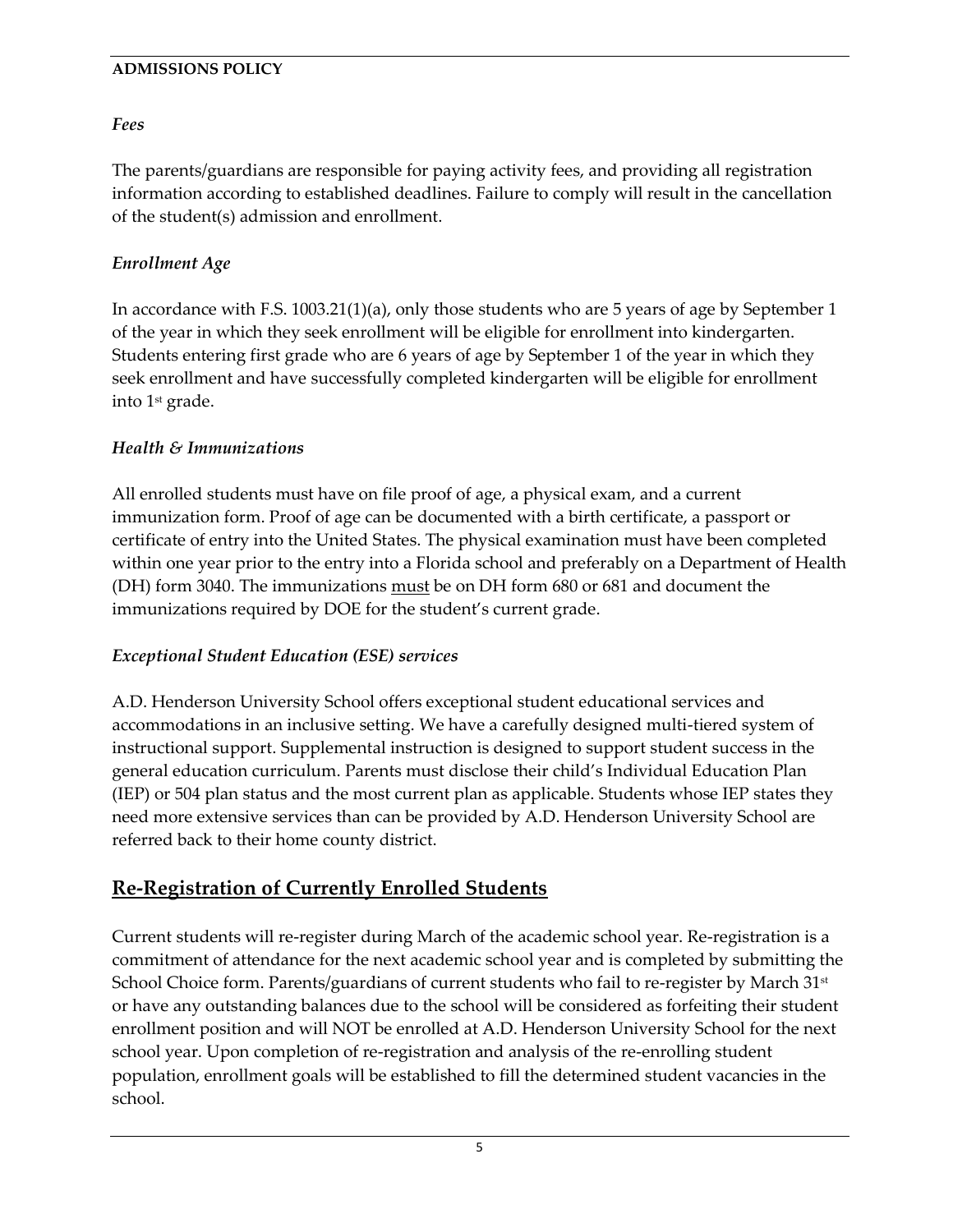# **Activity Fees**

Activity fees are used to aid the support of educational activities as per Section 1002.32 (5), Florida Statute. Students entering A.D. Henderson University School during the academic year shall pay a prorated activity fee. No refunds will be provided after the first day of class. Failure to pay activity fees will result in withdrawal from school.

Free and Reduced Activity Fees are based on Federal eligibility guidelines established by the Federal *Free and Reduced-Price School Meals Program.* The Free and Reduced Meals Program is auditable by federal auditors who investigate abuses and fraud by both individuals and schools. If fraud is proven, the federal penalties are severe. Parents/Guardians are reminded to complete all related forms carefully and to retain all necessary fiscal documentation including Federal Income Tax returns and related records in case a spot audit by federal or state officials is required. Prosecution may be recommended if possible fraud is identified during the audit.

Families qualifying for Free and Reduced–Price School Meals shall be eligible for reduced Activity Fees as follows:

- a. Free Lunch Qualification: No Activity Fee charged
- b. Reduced-Price Qualification: Activity Fees reduced by 50% per year per student

Applications for Free and Reduced-Price School Meals are provided in the beginning of the year packets and in the front office.

# **Activity Fee Schedule**

Please refer to the A. D. Henderson University School / FAU High School Fee Policy for details.

## **Leave of Absence**

Applications for a Leave of Absence may be obtained from the Office of PK-12 Schools and Educational Programs. A leave of absence may be requested for an enrolled student unable to attend the school because of extenuating circumstances, such as a parent's sabbatical, a temporary change in residence to another state or country, or a verified health condition. Requests for a leave of absence require the approval of the Office of PK-12 Schools and Educational Programs. Leave is granted for one academic year only or the remainder of an academic year. If leave is granted, upon return, no preference for non-enrolled siblings shall apply. When a student is on leave, the Office of PK-12 Schools and Educational Programs should be notified, no later than February  $1<sup>st</sup>$  prior to the school year of reentry, of the student's intention to reenter the school. Failure to notify the school may result in expiration of the leave and the student being dropped from the leave list.